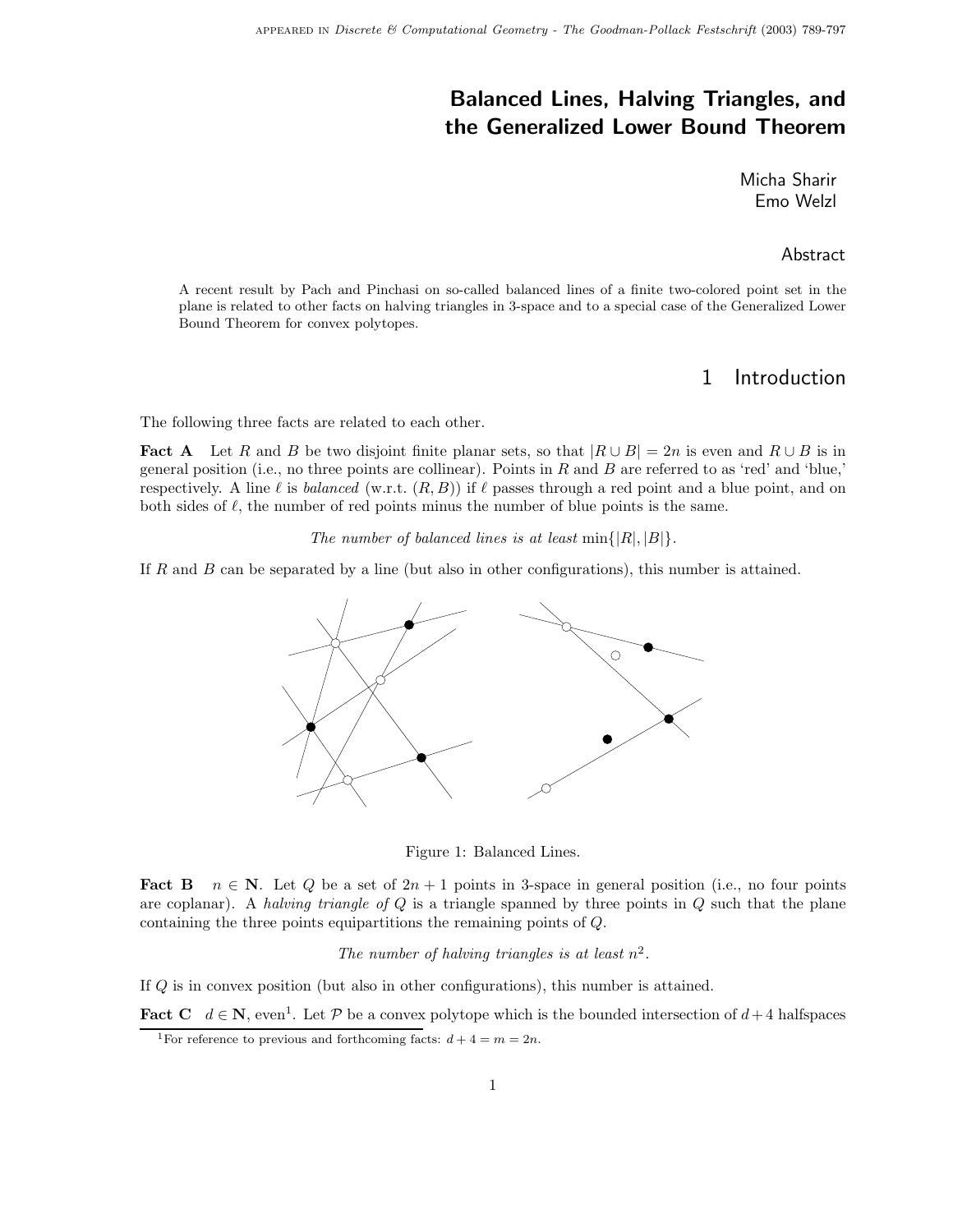in general position in d-space, i.e., no  $d+1$  bounding hyperplanes meet in a common point. (Therefore, either  $\mathcal P$  is empty, or it is a simple convex d-polytope with at most  $d+4$  facets. All vertices are incident to d edges. Our set-up is chosen in this way, in order to have a clean relation to the other statements.) Let its edges be oriented according to a generic linear function (edges are directed from smaller to larger value; 'generic' means that the function evaluates to distinct values at the vertices of  $P$ ).

> The number of vertices with  $d/2 - 1$  outgoing edges is at most the number of vertices with  $d/2$  outgoing edges.

If  $P$  is empty (but also for other polytopes), this is tight.

(In fact, for any d (whether odd or even), and for all  $1 \leq j \leq \lceil d/2 \rceil$ , the number of vertices with  $j-1$ outgoing edges is at most the number of vertices with j outgoing edges. And for d odd, and  $j = \lfloor d/2 \rfloor$ , these numbers are even equal. But that will not be relevant in our context.)

(A) has been proved by J. Pach and R. Pinchasi [7], answering a question of G. Baloglou's. (The statement in [7] is restricted to the case  $|R| = |B| = n$ . Then a balanced line must have the same number of red and blue points on each side, and there are at least  $n$  such balanced lines. But see Remark 2.1 below.) (C) is a very special case of the Generalized Lower Bound Theorem (GLBT) for simple polytopes, which in turn—is part of the necessity part of the g-Theorem proved by R. P. Stanley [8] (thereby answering a conjecture by P. McMullen, who later provided also an alternative proof  $[6]$ ; cf. also [10]. It was recently shown that (B) and (C) can be derived from each other [9]. In Section 2 we present a simple proof of the equivalence  $(A\oplus B)$ . That is,  $(A)-(C)$  are equivalent to each other.<sup>2</sup> In Section 3, we give an alternative proof of the equivalence (A⇔C). Clearly, that is already implied by  $(A \Leftrightarrow B \Leftrightarrow C)$ , but we include here an argument for this specific setting for the sake of completeness.

On one hand, this means that the result of [7] admits a proof that is considerably simpler than their original proof, via the GLBT. On the other hand, Pach and Pinchasi's proof has merits of its own, because (i) no purely combinatorial proof of the GLBT (such as that in [7]) has been previously known (not even for the special case (C) equivalent to the balanced line problem), and (ii) that proof is based on allowable sequences in the dual, and thus (A) applies also for oriented matroids.

### 2 Balanced Lines and Halving Triangles

We first transform the balanced lines problem (A) to yet another problem (D) involving halving triangles in three dimensions, which appears to be new.

Assume that the points of  $R \cup B$  (as in (A)) lie in the plane  $z = 1$ . Map these points onto the unit sphere centered at the origin O by:  $R \ni r \mapsto r^* := r/||r||$ , and  $B \ni b \mapsto b^* := -b/||b||$ . Let  $S_0$  denote the resulting set of projected points, and put  $S = S_0 \cup \{O\}$ . By a small perturbation of  $R \cup B$  that does not change the combinatorial type of this set, we may assume that  $S$  is in general position.

Observe the following properties, whose proofs are straightforward:

- (i) The xy-plane,  $\pi_0 : z = 0$ , separates  $S_0$  into sets of cardinalities |R| and |B|.
- (ii) For  $r \in R$  and  $b \in B$ , the line passing through r and b is a balanced line iff the triangle  $Or^*b^*$  is a halving triangle of S. In particular, this establishes a correspondence between the balanced lines in  $R \cup B$  and those halving triangles of S that are incident to O and are crossed by  $\pi_0$  (i.e.,  $\pi_0$ intersects their relative interior).
- (iii) The point O is an extreme point of S if and only if R and B are separated by a line.

Moreover, we can apply a reverse transformation as follows. Let  $Q$  be any set of  $2n+1$  points in 3-space in general position. Let  $q_0 \in Q$  be a fixed point, and let  $\pi_0$  be a plane of Q that passes through  $q_0$  and

<sup>2</sup>Of course, true statements are always equivalent; we mean that these facts can be derived from each other in a fashion that is significantly simpler compared to the proofs of the individual statements.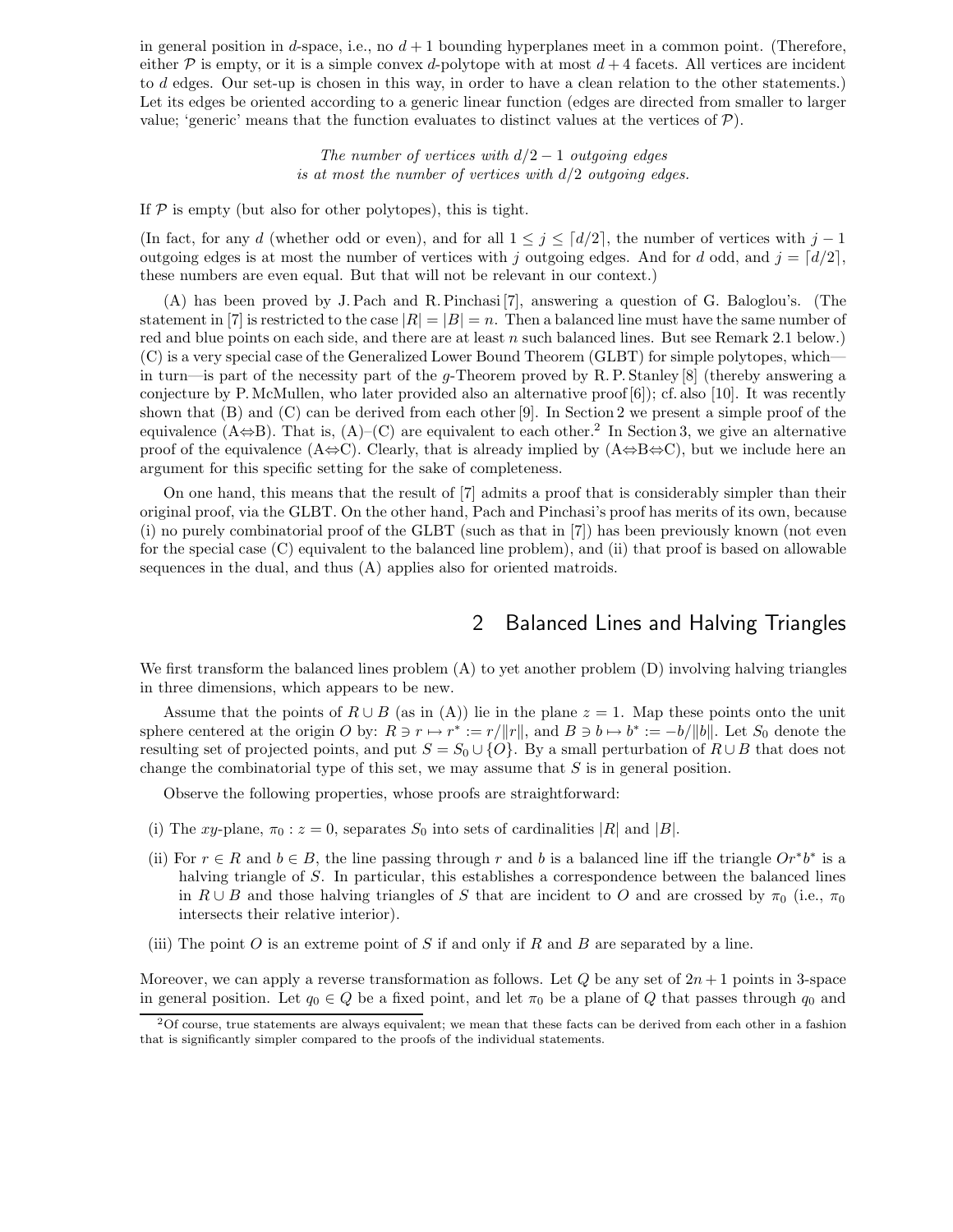through no other point of Q. Let  $\pi$  be a plane parallel to  $\pi_0$ . Map each point  $q \in Q \setminus \{q_0\}$  to the point of intersection of  $\pi$  with the line that passes through q and  $q_0$ . Denote by R (resp. B) the subset of points on  $\pi$  that are images of points of Q that lie in the side of  $\pi_0$  that contains (resp. does not contain)  $\pi$ .

(iv) A triangle  $q_0q_1q_2$ , for  $q_1, q_2 \in Q$ , is a halving triangle crossed by  $\pi_0$  if and only if the line that passes through the images of  $q_1$  and  $q_2$  is a balanced line w.r.t.  $(R, B)$ .

These properties imply the equivalence  $(A \Leftrightarrow D)$  of the result of Pach and Pinchasi and the following assertion (D).

**Fact D**  $n \in \mathbb{N}$ . Let Q be a set of  $2n + 1$  points in 3-space in general position. Let  $q_0 \in Q$  be a fixed point, and let  $\pi_0$  be a plane of Q that passes through  $q_0$  and through no other point of Q, and separates  $Q \setminus \{q_0\}$  into two sets of cardinalities k and  $2n - k$ .

> There are at least min $\{k, 2n - k\}$  halving triangles of Q that are incident to  $q_0$  and are crossed by  $\pi_0$ .

If  $q_0$  is an extreme point of Q (but also in other situations), this number is attained.

Let us first show that, indeed, for  $q_0$  extreme, the number of halving triangles of Q that are incident to q<sub>0</sub> and are crossed by  $\pi_0$  equals min $\{k, 2n - k\}$ . Project  $Q_0 = Q \setminus \{q_0\}$  centrally from  $q_0$  onto a plane parallel to a supporting plane of Q at  $q_0$ ; denote the projected set by  $Q_0^*$ . The plane  $\pi_0$  projects to a line  $\lambda$  that separates  $Q_0^*$  into sets of cardinalities k and  $2n - k$ . It is then easy to check that, for points  $q_1, q_2 \in Q_0$ , the triangle  $q_0q_1q_2$  is a halving triangle of Q crossed by  $\pi_0$  if and only if the segment  $q_1^*q_2^*$ , connecting the images  $q_1^*$ ,  $q_2^*$  of  $q_1$ ,  $q_2$ , is a halving edge<sup>3</sup> of  $Q_0^*$  that is crossed by the line  $\lambda$ . By Lovász' Lemma [3, 5], the number of such edges is exactly  $\min\{k, 2n - k\}.$ 

We proceed to a *proof of implication*  $(D \Rightarrow B)$ . Suppose (D) holds. Consider a set Q of  $2n+1$  points. Let  $\pi_q$ , for  $q \in Q$ , be pairwise parallel planes such that  $\pi_q \cap Q = \{q\}$  for each  $q \in Q$ . Every halving triangle  $\Delta$  of Q is crossed by exactly one of these planes which is also incident to a vertex of  $\Delta$  (a plane crosses a triangle if it contains one of the three vertices, and separates the other two). Hence, there are at least

$$
\sum_{i=1}^{2n+1} \min\{i-1, 2n+1-i\} = n^2
$$

halving triangles, which implies  $(B)$ . (By the preceding argument, equality is attained when Q is in convex position.)

Finally, let us provide the proof of implication  $(B \Rightarrow D)$ . Suppose that assertion (D) is false. Thus there exist a set Q of  $2n + 1$  points, a parameter  $0 \leq k \leq 2n$ , a point  $q_0 \in Q$  and a plane  $\pi_0$  passing through q<sub>0</sub> and partitioning  $Q \ \{q_0\}$  into two sets of cardinalities k and  $2n-k$ , such that the number c of halving triangles of Q incident to  $q_0$  and crossed by  $\pi_0$  is strictly smaller than min{k, 2n – k}. First, we project  $Q_0 = Q \setminus \{q_0\}$  from  $q_0$  onto a sphere centered at  $q_0$ ; let  $Q'_0$  denote the resulting set of projected points, and  $Q' = Q'_0 \cup \{q_0\}$ . In this way, the collection of halving triangles incident to  $q_0$  did not change, nor did the number of points on either side of  $\pi_0$ . Therefore  $Q'$ ,  $q_0$  and  $\pi_0$  still provide a configuration contradicting (D). Now let  $\pi_q$ , for  $q \in Q'_0$ , be planes parallel to  $\pi_0$  with  $\pi_q \ni q$  for each q. If necessary, rotate  $\pi_0$  slightly about  $q_0$  so that  $\pi_q \cap Q' = \{q\}$  for each  $q \in Q'_0$ . As in the previous argument, every halving triangle of Q' is crossed by exactly one of the planes in  $\{\pi_0\} \cup \{\pi_q \mid q \in Q'_0\}$  (which is also incident to a vertex of the triangle). Since all points apart from  $q_0$  are extreme in  $Q'$ , the number of halving triangles of  $Q'$  is exactly

$$
\underbrace{c-\min\{k,2n-k\}}_{<0} + \underbrace{\sum_{i=1}^{2n+1} \min\{i-1,2n+1-i\}}_{=:n^2} < n^2 \tag{1}
$$

The equivalence  $(B \Leftrightarrow D)$ , and thus  $(B \Leftrightarrow A)$  is established.

<sup>&</sup>lt;sup>3</sup>An edge whose containing line equipartitions  $Q_0^* \setminus \{q_1^*, q_2^*\}.$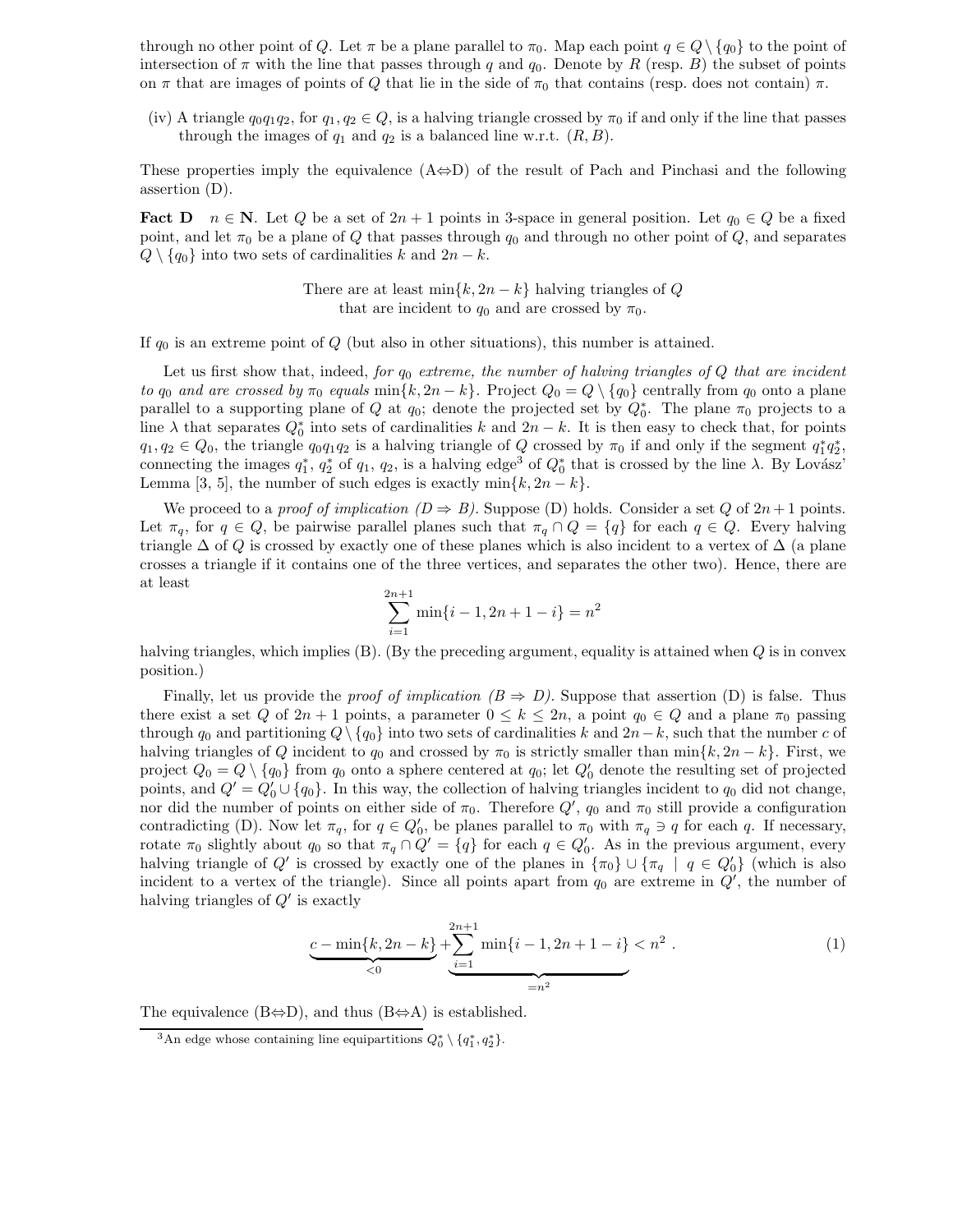**Remark 2.1.** Consider  $Q'_0 \cup \{q_0\}$  as in the argument just given. Let  $\pi'$  be another plane through  $q_0$ that partitions  $Q'_0$  into sets of cardinalities k' and  $2n - k'$ , and let c' be the number of halving triangles incident to  $q_0$  and crossed by  $\pi'$  (this is also the number of such halving triangles in the original Q). Since the left-hand side of (1) is equal to the number of halving triangles of  $Q'_0 \cup \{q_0\}$ , it follows that

$$
c - \min\{k, 2n - k\} = c' - \min\{k', 2n - k'\} .
$$

Hence, if there were a configuration contradicting (D), then there would also be one with a plane  $\pi_0$ that equipartitions  $Q \setminus \{q_0\}$ , and, thus, if there were a configuration contradicting (A), then there would also be one with  $|R| = |B|$ . That is, the 'special case' of (A) treated in [7] immediately entails the more general formulation in (A).

#### 3 Balanced Lines and the GLBT

We want to exhibit a more direct relation between  $(A)$  and  $(C)$ . We will not do so with  $(C)$  itself, though, but replace it by the following assertion  $(E)$ , which is known to be equivalent to  $(C)$  by the Gale transform [9].

Fact E  $m \in \mathbb{N}$ , even. Let S be a set of m points in 3-space, and let  $\rho$  be a directed ray pointing at its apex x, such that  $S \cup \{x\}$  is in general position, and  $\rho$  is disjoint from S and from all segments connecting points in S. An oriented triangle spanned by three points in S is called a j-triangle of S, if there are exactly j points of S on its positive side.<sup>4</sup> We say that  $\rho$  enters a j-triangle  $\Delta$  of S, if it intersects  $\Delta$ from the positive side to the negative side of it (i.e., x is on the negative side of  $\Delta$ ). If  $\rho$  crosses  $\Delta$  from the negative to the positive side, then we say that  $\rho$  leaves  $\Delta$ . Let  $g_i(x, S)$  be the number of j-triangles entered by  $\rho$  minus the number of j-triangles left by  $\rho$ .

$$
g_{m/2-2}(x, S) \geq 0.
$$

If x is extreme in  $S \cup \{x\}$  (but also in other situations), equality holds.

In fact, as already suggested by the above notation, it can be shown that  $g_i(x, S)$  is a function of x that is independent of the choice of the ray  $\rho$  pointing at it. From this it immediately follows that if x is extreme in  $S \cup \{x\}$ , then  $g_i(x, S) = 0$  for all j. Using the Gale transform (see [9]), one can show that if x is not extreme in  $S \cup \{x\}$ , then there is a simple polytope P in  $\mathbb{R}^{m-4}$  with at most m facets, such that the so-called g-vector of P is exactly the vector  $(g_j(x, S))_{j=0}^{\lfloor (m-4)/2 \rfloor}$ ; see [9] for details (if x is extreme, P is the empty polytope). The nonnegativity of this vector is the  $GLBT$ <sup>5</sup>. We refer to [9] for the equivalence  $(E \Leftrightarrow C)$ ; see also [4].

We have prepared the ground for a *proof of equivalence (D* $\rightleftharpoons$ *E)*. Assume the set-up of statement (D); recall that Q has  $2n + 1$  points. Put  $Q_0 = Q \setminus \{q_0\}$ , and let  $H(\tilde{q})$ , for any  $\tilde{q} \in \pi_0$ , denote the number of halving triangles of  $Q_0 \cup \{\tilde{q}\}\$  that are incident to  $\tilde{q}$  and are crossed by  $\pi_0$ . We draw a line  $\ell$  in  $\pi_0$  passing through  $q_0$ , move a point  $\tilde{q}$  along  $\ell$  from infinity to  $q_0$ , and keep track of the changes in  $H(\tilde{q})$  during this motion (see [2] for related results obtained this continuous motion paradigm, and [1, Chapter 3.6-3.8] for a thorough treatment of the combinatorial changes occurring in such a motion).

Initially,  $\tilde{q}$  is an extreme point of  $Q_0 \cup {\tilde{q}}$  and so  $H(\tilde{q}) = \min\{k, 2n - k\}$ . As  $\tilde{q}$  moves along  $\ell$ ,  $H(\tilde{q})$ changes only when  $\tilde{q}$  becomes coplanar with three points  $a, b, c \in Q_0$ , so that the plane passing through these four points bounds two open halfspaces, one of which contains  $n-1$  points of  $Q_0$  and the other  $n-2$ . Three cases may arise, as illustrated in Figure 2.

- (a) The four points  $a, b, c, \tilde{q}$  are in convex position, say in this counterclockwise order, see Figure 2(a).
- (b) The four points are not in convex position but  $\tilde{q}$  is an extreme point of the quadruple, and, say, c lies in the interior of  $\tilde{q}ab$ , see Figure 2(b).

<sup>&</sup>lt;sup>4</sup>The orientation of the triangle declares one side of the plane it spans as the positive side. Obviously, the opposite orientation of a j-triangle is an  $(m - 3 - j)$ -triangle.<br><sup>5</sup>And the characterization of all possible q-vectors is the q-Theorem.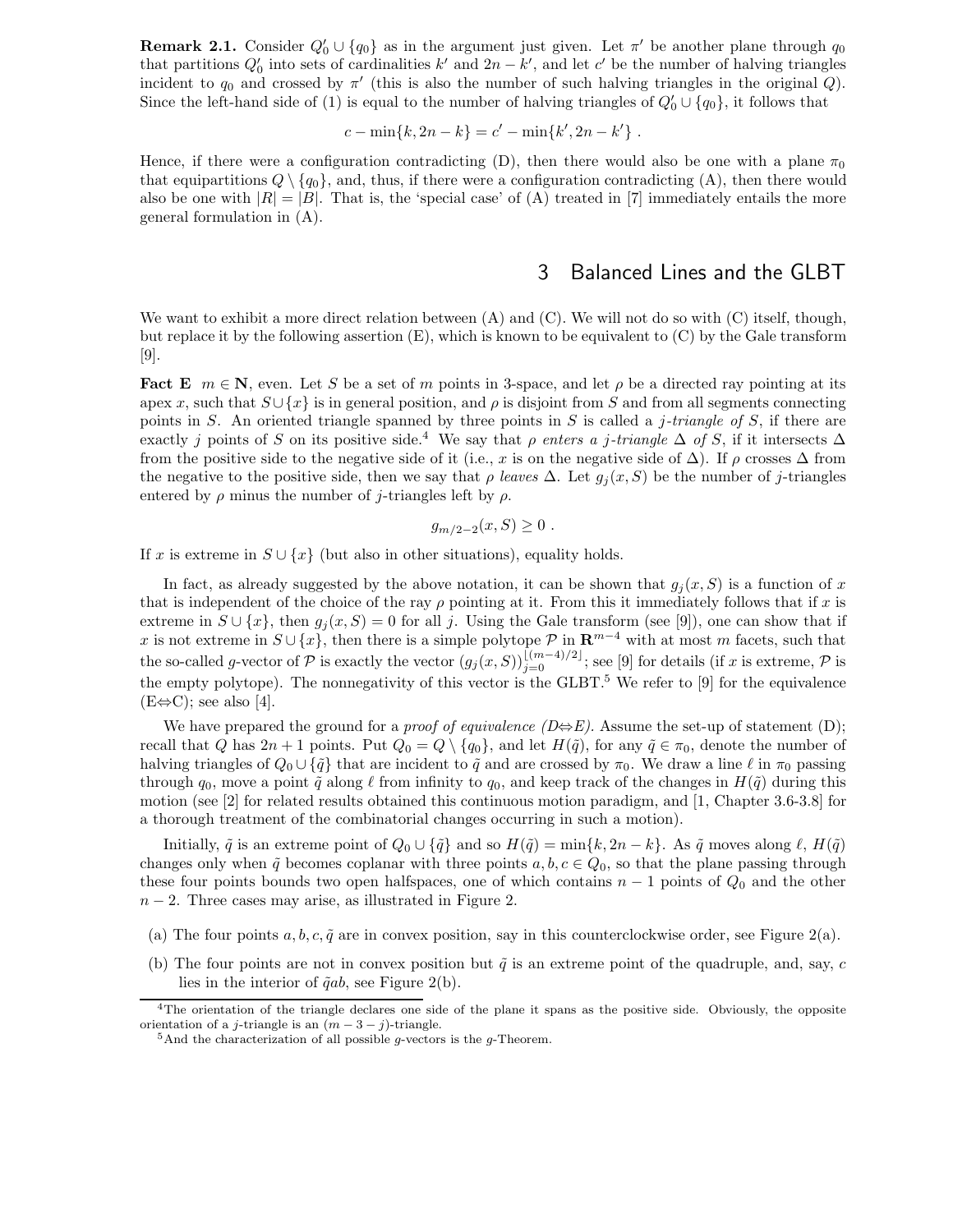

Figure 2: Three cases of coplanarity: (a) The four points are in convex position. (b) The four points are not in convex position but  $\tilde{q}$  is an extreme point of the quadruple. (c) The four points are not in convex position and  $\tilde{q}$  is the middle point.

(c) The four points are not in convex position and  $\tilde{q}$  is the non-extreme ('middle') point, see Figure 2(c).

Each case is further divided into two subcases, depending on whether  $\tilde{q}$  reaches the plane of abc from the side containing  $n-2$  points of  $Q_0$  (subcase (i)), or from the side containing  $n-1$  points of  $Q_0$  (subcase (ii)). Let  $\delta$  denote the line of intersection of  $\pi_0$  and the plane of abc (drawn as a dashed line in Figure 2).

In case (a.i), the triangles abc,  $\tilde{q}ac$  were halving triangles of  $Q_0 \cup {\tilde{q}}$  before  $\tilde{q}$  reached the plane of abc, and the triangles  $\tilde{q}ab$ ,  $\tilde{q}bc$  are halving triangles after  $\tilde{q}$  leaves that plane. If  $\delta$  does not cross the quadrangle abcq̃ (at the time of coplanarity) then  $\pi_0$  does not cross the triangle  $\tilde{q}ac$  before  $\tilde{q}$  reaches the plane of abc, and does not cross  $\tilde{q}ab$ , qac after  $\tilde{q}$  leaves that plane. Hence  $H(\tilde{q})$  does not change in this case. On the other hand, if  $\delta$  crosses abcq̃ then  $\pi_0$  crosses the triangle  $\tilde{q}ac$  before  $\tilde{q}$  reaches the plane of abc, and crosses exactly one of the triangles  $\tilde{q}ab$ ,  $\tilde{q}ac$  afterwards. Hence  $H(\tilde{q})$  does not change in this case either. Case (a.ii) is treated in a fully symmetric manner, and  $H(\tilde{q})$  does not change in this subcase as well. In cases (b.i) and (b.ii) the local behavior at  $\tilde{q}$  is the same as in the corresponding subcases (a.i) and (a.ii), so  $H(\tilde{q})$  does not change in these cases either.

In case (c.i), the triangle abc was a halving triangle of  $Q \cup \{\tilde{q}\}$  before  $\tilde{q}$  reached the plane of abc, and the triangles  $\tilde{q}ab$ ,  $\tilde{q}bc$  and  $\tilde{q}ac$  are halving triangles after  $\tilde{q}$  leaves that plane. The line  $\delta$  always crosses exactly two of these three triangles, which means that  $H(\tilde{q})$  increases by 2 in this subcase. By a symmetric reasoning,  $H(\tilde{q})$  decreases by 2 in subcase (c.ii). In each of these subcases, abc spans, depending on its orientation, an  $(n-2)$ -triangle and an  $(n-1)$ -triangle of  $Q_0$ . In case (c.i),  $\tilde{q}$  enters the  $(n-2)$ -triangle<sup>6</sup> spanned by abc, or more precisely, the ray on which  $\tilde{q}$  moves to  $q_0$  enters this  $(n-2)$ -triangle. In case (c.ii),  $\tilde{q}$  leaves the  $(n - 2)$ -triangle spanned by abc.

We have shown

$$
H(q_0) = \min\{k, 2n - k\} + 2g_{n-2}(q_0, Q_0) .
$$

So  $H(q_0) \ge \min\{k, 2n - k\}$  iff  $g_{n-2}(q_0, Q_0) \ge 0$ . The latter is the assertion of (E). This completes the proof.

**Remark 3.1.** This implication does not hold if we consider the number of j-triangles of Q, for  $j \leq n-2$ , that are incident to  $q_0$  and are crossed by  $\pi_0$ . In this case,  $H(\tilde{q})$  changes by +2 when  $\tilde{q}$  enters a  $(j-1)$ triangle of  $Q_0$  or when  $\tilde{q}$  leaves a j-triangle of  $Q_0$ , and  $H(\tilde{q})$  changes by  $-2$  when  $\tilde{q}$  leaves a  $(j-1)$ -triangle of  $Q_0$  or when  $\tilde{q}$  enters a j-triangle of  $Q_0$ . In this case we have

$$
H(q_0) = 2\min\{j+1, n-2-j, k, 2n-k\} + 2(g_j(q_0, Q_0) - g_{j-1}(q_0, Q_0)),
$$

which does not lead to the same implication as in the preceding proof.

<sup>&</sup>lt;sup>6</sup>That is,  $\tilde{q}$  approaches the plane of abc from the side that contains  $n - 2$  points of  $Q_0$ .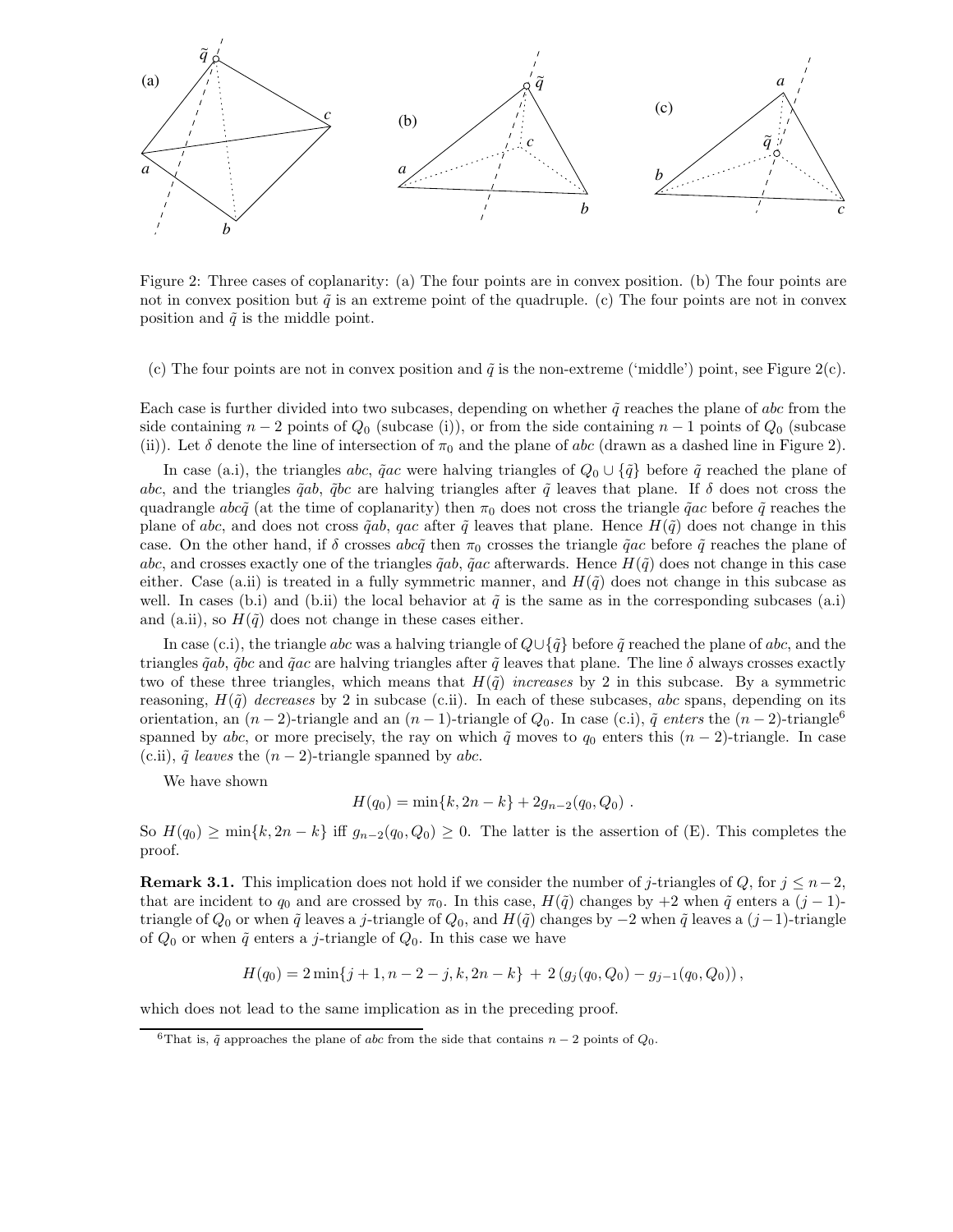The purpose of this paper is to show the relation between the balanced lines problem (A) of [7], some problems involving halving triangles in 3-space, and the Generalized Lower Bound Theorem. This sheds some extra light on the result in [7] and explains the difficulty in obtaining a purely combinatorial proof of (A), as experienced in [7]. It highlights the additional merit of the proof of [7], in providing, implicitly, the first purely combinatorial proof of the special case of the Generalized Lower Bound Theorem described in (C). In doing so, we also obtained the property (D), which seems to be new. Several interesting challenges remain.

- Can one obtain a direct and simpler proof of the balanced lines result (A)?
- Can one obtain a purely combinatorial proof of the Generalized Lower Bound Theorem, beyond the special case established (indirectly) here?

## **References**

- [1] Artur Andrzejak, On k-Sets and their Generalizations, Ph.D. thesis (ETH No. 13441), ETH Zürich  $(2000).$
- [2] Artur Andrzejak, Boris Aronov, Sariel Har-Peled, Raimund Seidel, and Emo Welzl, Results on k-sets and j-facets via continuous motion, in "Proc 14th Ann. ACM Symp. on Comput. Geom." (1998), 192-199.
- [3] Paul Erdős, László Lovász, A. Simmons, and Ernst G. Straus, Dissection graphs of planar point sets, in A Survey of Combinatorial Theory (J. N. Srivastava et al., Eds.), North Holland (1973), 139–149.
- [4] Carl W. Lee, Winding numbers and the generalized lower-bound conjecture, *DIMACS Series in* Discrete Mathematics and Theoretical Computer Science 6 (1991), 209–219.
- [5] László Lovász, On the number of halving lines, Ann. Universitatis Scientarium Budapest, Eötvös, Sectio Mathematica 14 (1971), 107–108.
- [6] Peter McMullen, On simple polytopes, Inventiones Math. 113 (1993), 419-444.
- [7] János Pach and Rom Pinchasi, On the number of balanced lines, *Discrete Comput. Geom.* 25 (2001), 611-628.
- [8] Richard P. Stanley, The number of faces of simplicial polytopes and spheres, in "Discrete Geometry and Convexity", (J. E. Goodman, E. Lutwak, J. Malkevitch, and R. Pollack, Eds.), Annals New York Academy of Sciences 440 (1985), 212–223.
- [9] Emo Welzl, Entering and leaving j-facets, Discrete Comput. Geom. 25 (2001), 351-364.
- [10] Günter M. Ziegler, *Lectures on Polytopes*, Graduate Texts in Mathematics, Springer-Verlag (1995).

### About Authors

Micha Sharir is at the School of Mathematical Sciences, Tel Aviv University, Tel Aviv 69978, Israel and at the Courant Institute of Mathematical Sciences New York University, New York, NY 10012, USA; sharir@math.tau.ac.il. Emo Welzl is at the Institute of Theoretical Computer Science, ETH Zürich, CH-8092 Zürich, Switzerland; emo@inf.ethz.ch.